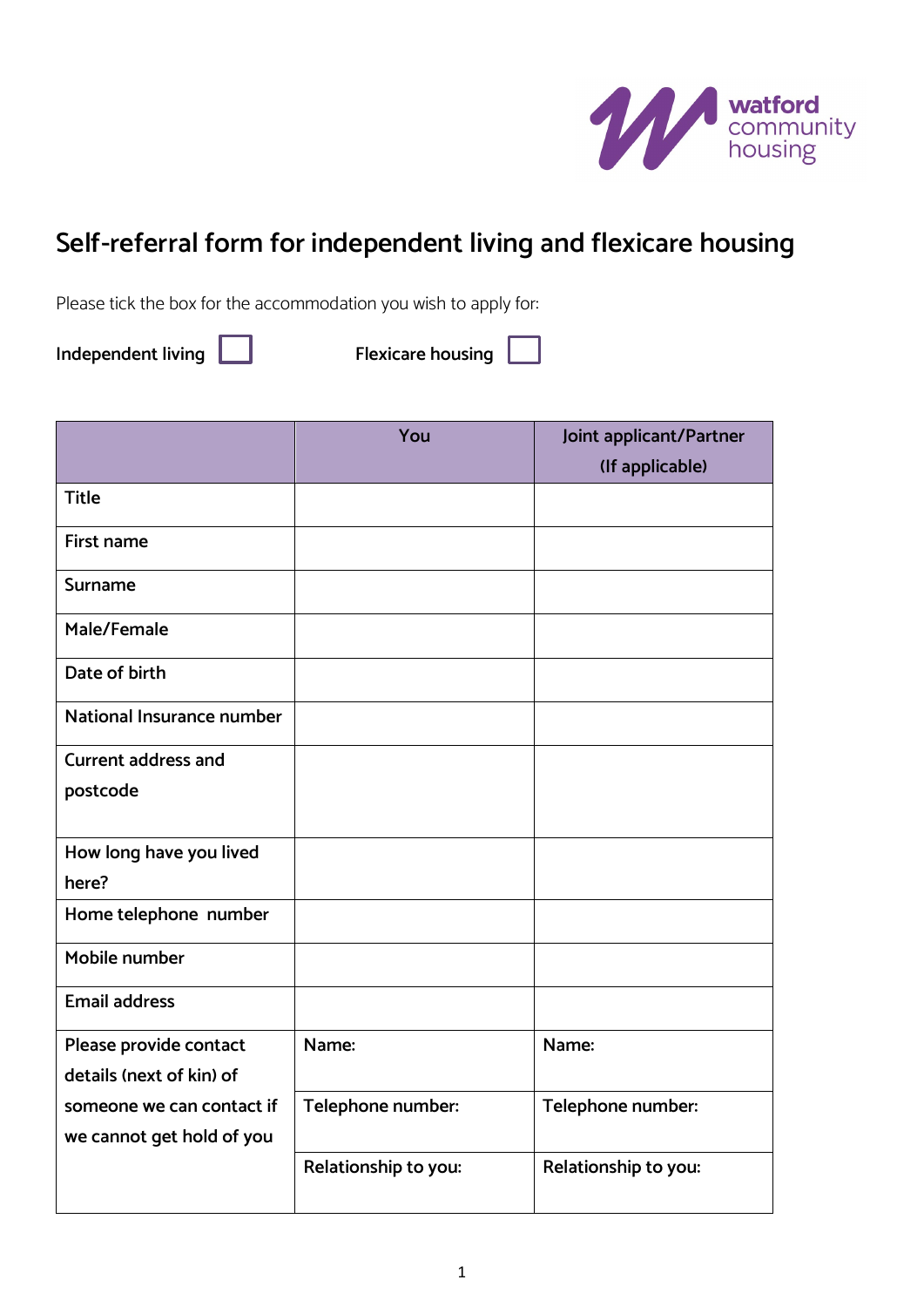

# **Please tell us why you are applying for independent living/flexicare housing**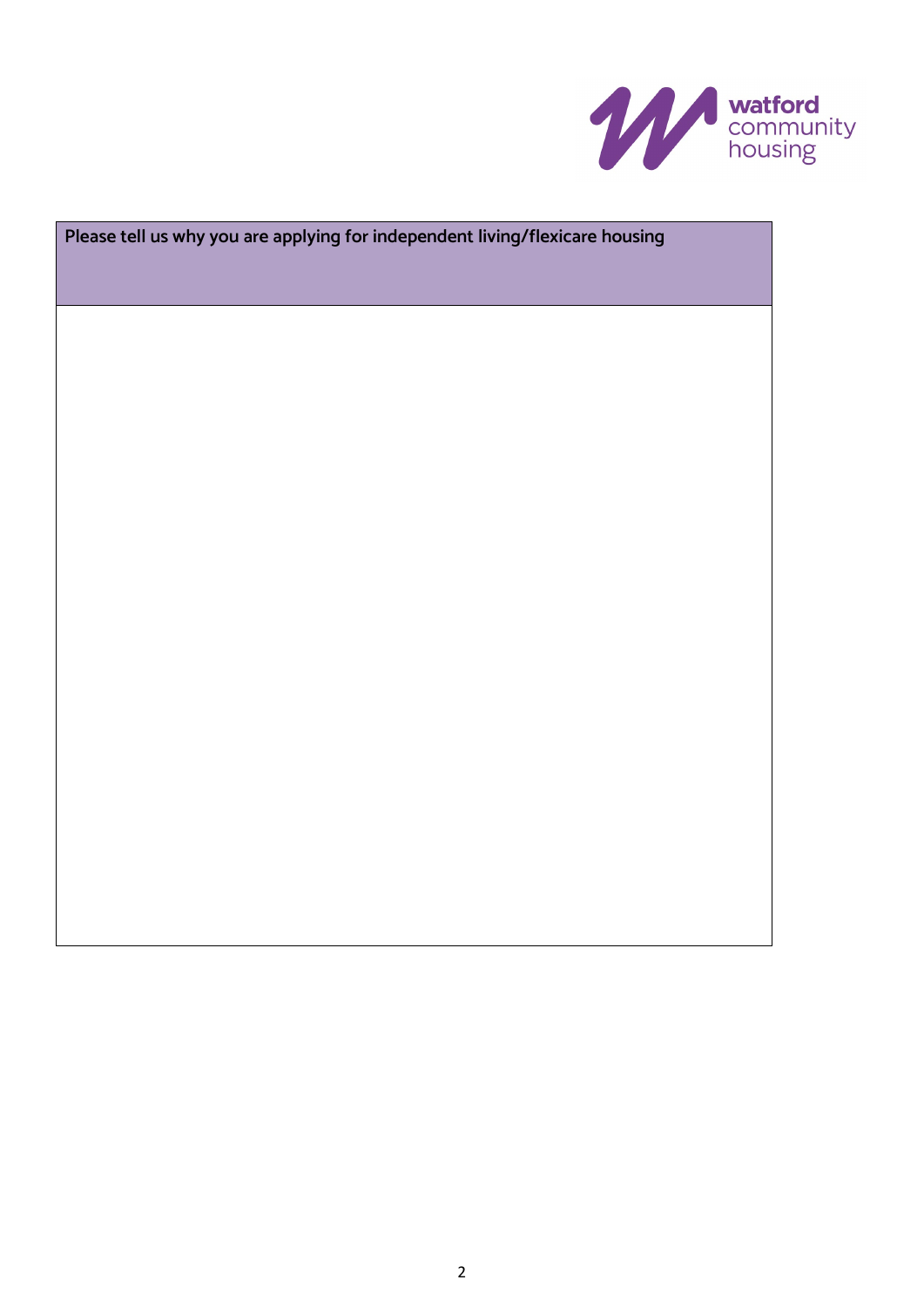

# **Housing information**

|                                                                                        | How would you best describe your current housing situation? (please tick relevant box) |                     |  |           |
|----------------------------------------------------------------------------------------|----------------------------------------------------------------------------------------|---------------------|--|-----------|
| Housing association                                                                    | Temporary                                                                              | Shared house (with  |  |           |
| tenant                                                                                 | accommodation                                                                          | people other than   |  |           |
|                                                                                        |                                                                                        | family)             |  |           |
| Council tenant                                                                         | Homeless hostel                                                                        | Hospital            |  |           |
| Privately renting                                                                      | Living with family                                                                     | Other (please state |  |           |
|                                                                                        |                                                                                        | below)              |  |           |
| <b>Current landlord's name and address:</b><br>Telephone:<br>Email address (if known): | We will contact your landlord for a reference as part of your application              |                     |  |           |
| Do you own your home or have an interest in a property in the UK or<br>Yes<br>abroad?  |                                                                                        |                     |  | <b>No</b> |
| If yes, please provide details                                                         |                                                                                        |                     |  |           |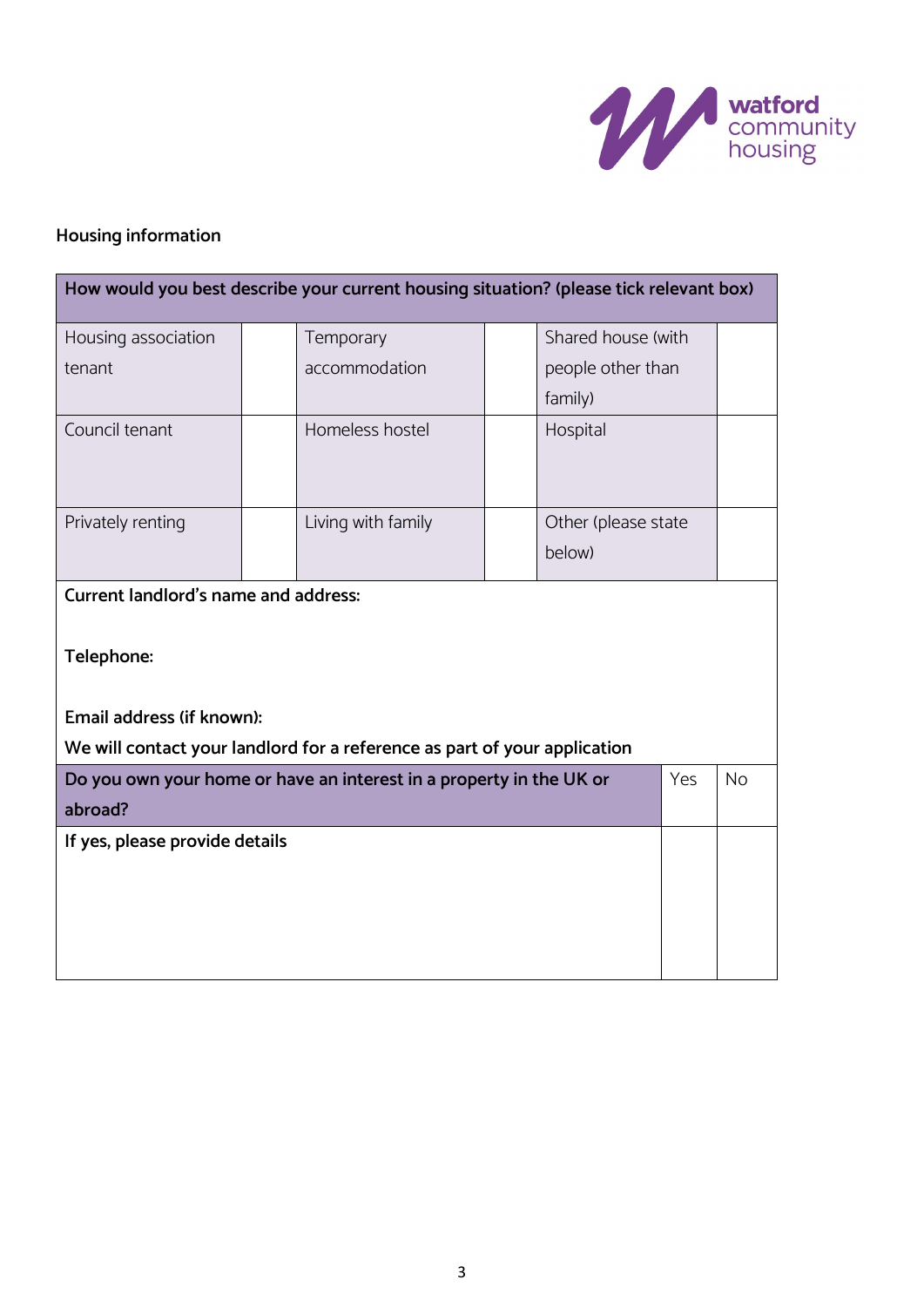

|                                         | Please list any other addresses that you have lived at in the last five years: |                     |     |              |                 |           |
|-----------------------------------------|--------------------------------------------------------------------------------|---------------------|-----|--------------|-----------------|-----------|
| <b>Address:</b>                         | Dates (from - to):                                                             | Reason for leaving: |     | and address: | Landlord's name |           |
|                                         |                                                                                |                     |     |              |                 |           |
|                                         |                                                                                |                     |     |              |                 |           |
|                                         |                                                                                |                     |     |              |                 |           |
|                                         | Have you ever been evicted from any previous accommodation?                    |                     |     |              | Yes             | <b>No</b> |
| (If yes, please provide details below)  |                                                                                |                     |     |              |                 |           |
|                                         | Do you have any previous rent arrears? (if yes, please provide details         |                     |     |              | Yes             | <b>No</b> |
| below and attach proof of payment plan) |                                                                                |                     |     |              |                 |           |
|                                         |                                                                                |                     |     |              |                 |           |
|                                         |                                                                                |                     |     |              |                 |           |
|                                         |                                                                                |                     |     |              |                 |           |
|                                         |                                                                                |                     | You |              | Joint           |           |
|                                         |                                                                                |                     |     |              | applicant       |           |
|                                         | Do you have a local connection to Watford/Three Rivers?                        |                     | Yes | <b>No</b>    | Yes             | <b>No</b> |
|                                         | (i.e. you live, work or have family in the area)                               |                     |     |              |                 |           |
| Do you use a wheelchair?                |                                                                                |                     | Yes | <b>No</b>    | Yes             | <b>No</b> |
|                                         | Do you need any special equipment/adaptations?                                 |                     | Yes | <b>No</b>    | Yes             | <b>No</b> |
|                                         | Do you have any pets? (please provide details below)                           |                     | Yes | <b>No</b>    | Yes             | <b>No</b> |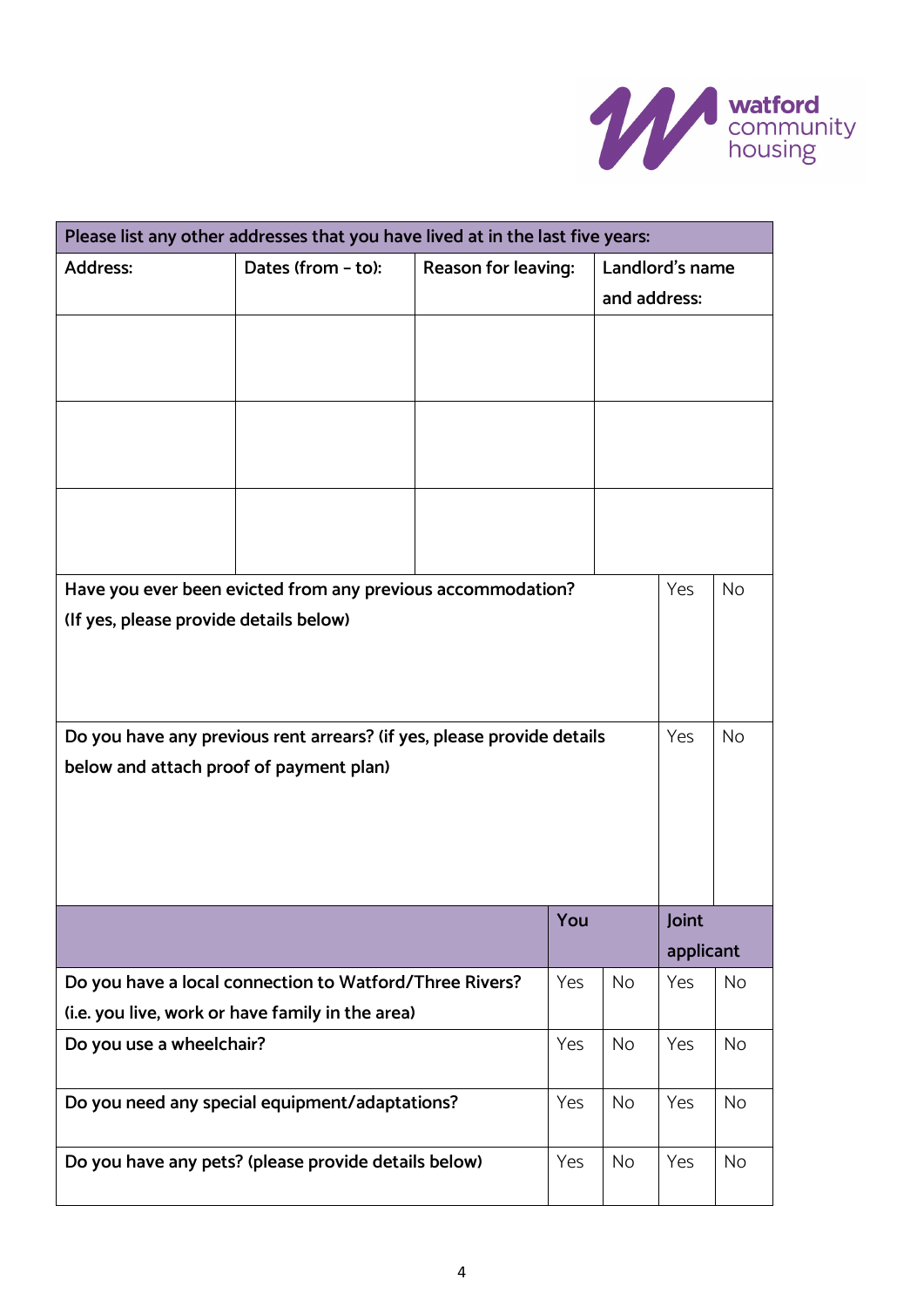

## **Employment information**

Please complete this section if you or the joint applicant is currently employed or self-employed.

|                           | You    |            | Joint applicant/Partner |            |
|---------------------------|--------|------------|-------------------------|------------|
| Job title                 |        |            |                         |            |
|                           |        |            |                         |            |
|                           |        |            |                         |            |
| Are you self-employed?    |        |            |                         |            |
|                           |        |            |                         |            |
|                           |        |            |                         |            |
| Is the work full-time or  |        |            |                         |            |
| part-time - and what are  |        |            |                         |            |
| your hours of work?       |        |            |                         |            |
| Employer's name and       |        |            |                         |            |
| address                   |        |            |                         |            |
|                           |        |            |                         |            |
|                           |        |            |                         |            |
| Employer's telephone      |        |            |                         |            |
| number                    |        |            |                         |            |
| Salary - please state how | Amount | How often? | Amount                  | How often? |
| much you earn and how     |        |            |                         |            |
| often you get paid        | £      |            | £                       |            |
| e.g. weekly, monthly      |        |            |                         |            |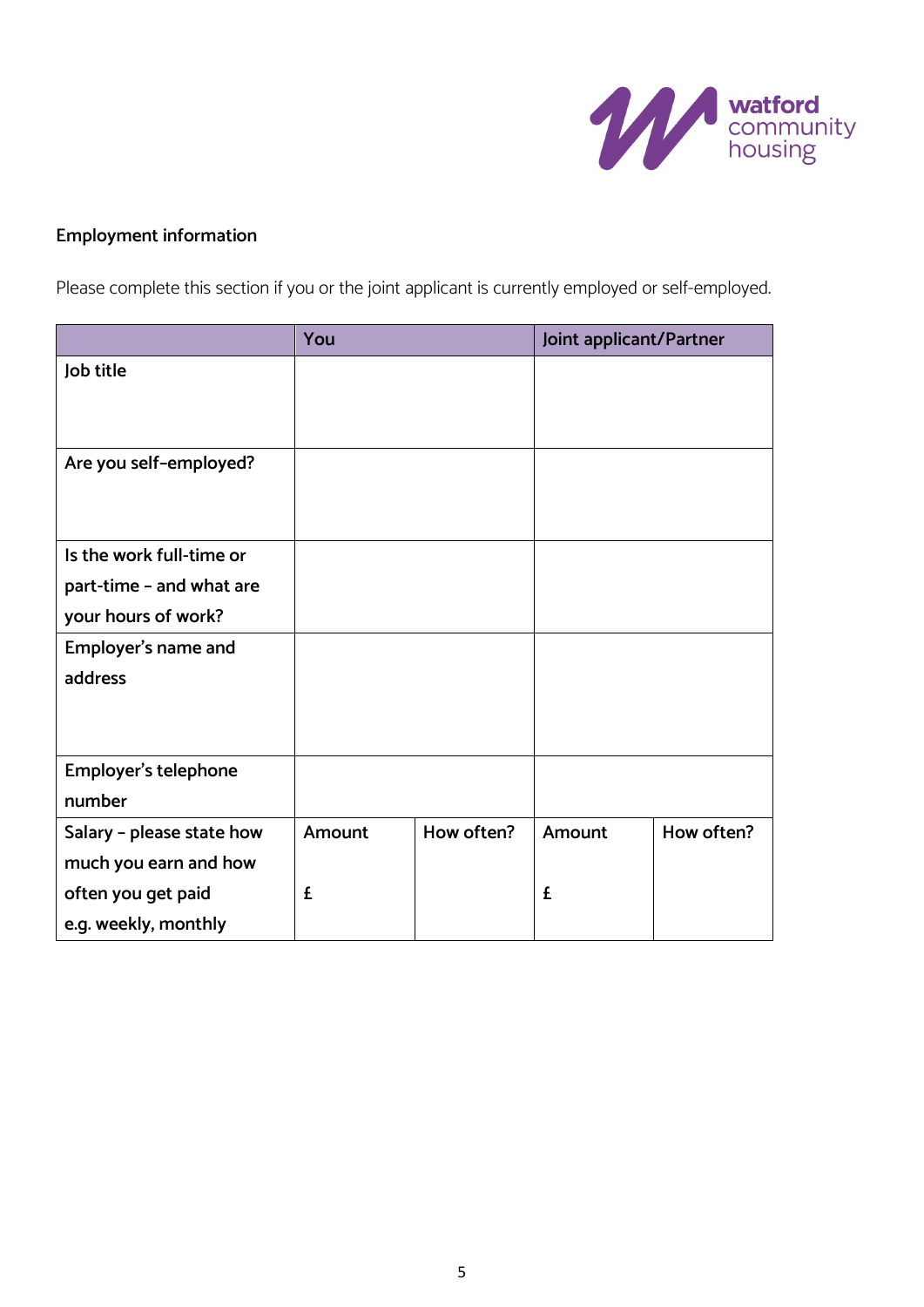

### **Pensions**

If you or your joint applicant are receiving a state pension, private pension or pension credit then please list the details below.

|                          | You         |              | Joint applicant/Partner |             |
|--------------------------|-------------|--------------|-------------------------|-------------|
| Name (e.g. state         | How much do | How often is | How much do             | How often   |
| pension, private         | you get?    | it paid?     | you get?                | is it paid? |
| pension, pension credit) |             |              |                         |             |
|                          | £           |              | £                       |             |
|                          |             |              |                         |             |
|                          |             |              |                         |             |
|                          | £           |              | £                       |             |
|                          |             |              |                         |             |
|                          |             |              |                         |             |
|                          | £           |              | £                       |             |
|                          |             |              |                         |             |
|                          |             |              |                         |             |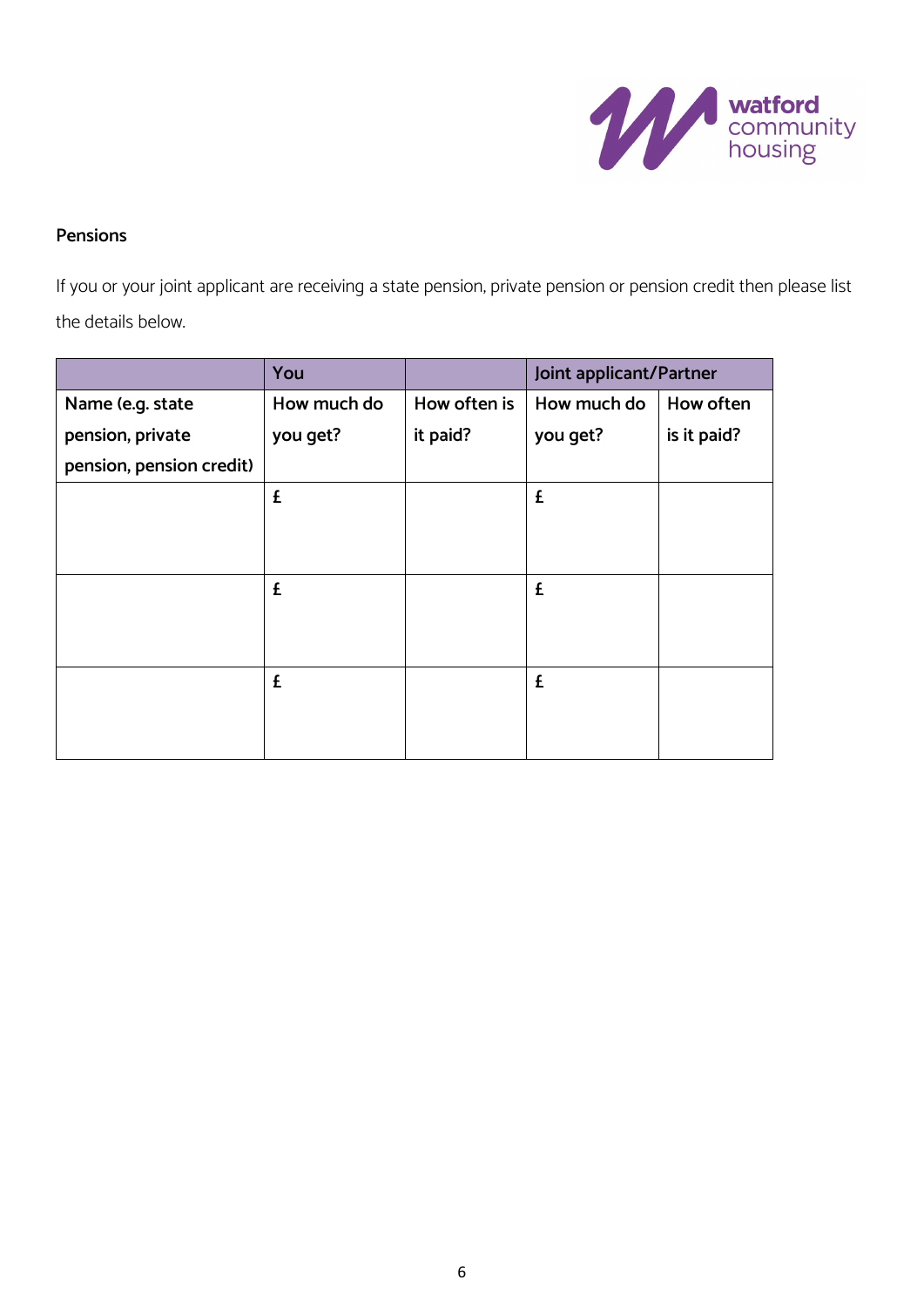

### **Benefits**

Please give details of all the benefits you and the joint applicant are claiming. You will need to show us evidence of this income before you are accepted for housing (e.g. recent bank statement showing the payments or latest DWP benefit award letters).

|                                                       | You         |              | Joint applicant/Partner |     |  |             |
|-------------------------------------------------------|-------------|--------------|-------------------------|-----|--|-------------|
| Name of benefit (e.g.                                 | How much do | How often is | How much do             |     |  | How often   |
| JSA, ESA, Universal                                   | you get?    | it paid?     | you get?                |     |  | is it paid? |
| Credit, Income Support,                               |             |              |                         |     |  |             |
| child benefit, tax                                    |             |              |                         |     |  |             |
| credits, DLA, PIP, and                                |             |              |                         |     |  |             |
| <b>Attendance Allowance</b>                           |             |              |                         |     |  |             |
| etc.)                                                 |             |              |                         |     |  |             |
|                                                       | £           |              | £                       |     |  |             |
|                                                       |             |              |                         |     |  |             |
|                                                       | £           |              | £                       |     |  |             |
|                                                       |             |              |                         |     |  |             |
|                                                       | £           |              | £                       |     |  |             |
|                                                       |             |              |                         |     |  |             |
|                                                       |             |              |                         | Yes |  | <b>No</b>   |
|                                                       |             |              |                         |     |  |             |
| Are you in receipt of housing benefit?                |             |              |                         |     |  |             |
| Do you intend to claim housing benefit when you move? |             |              |                         |     |  |             |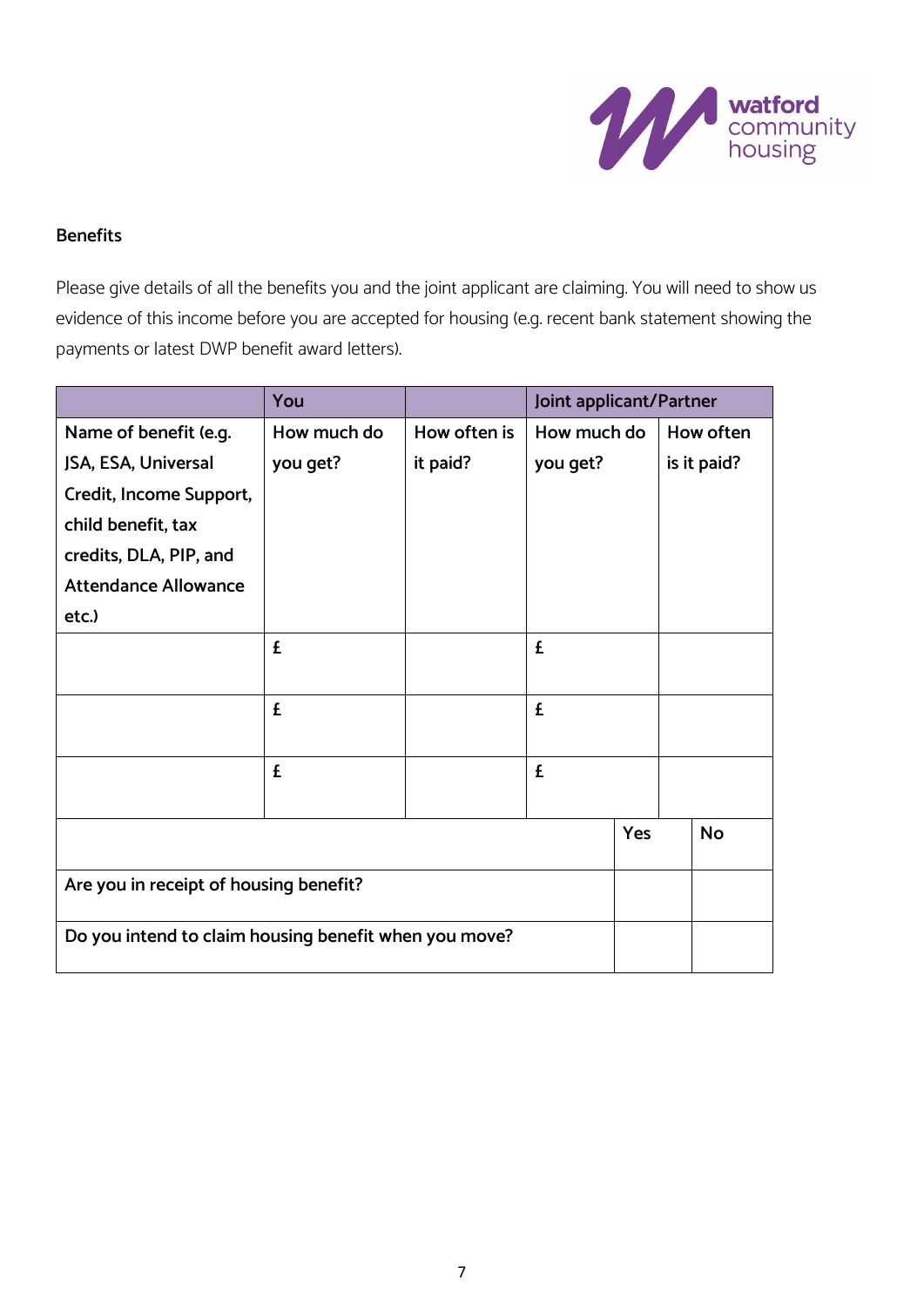

### **Financial circumstances**

|                                               | You        |           | Joint applicant/ |           |
|-----------------------------------------------|------------|-----------|------------------|-----------|
|                                               |            |           | <b>Partner</b>   |           |
|                                               | <b>Yes</b> | <b>No</b> | <b>Yes</b>       | <b>No</b> |
| Do you have a bank account?                   |            |           |                  |           |
| Do you have any savings?                      |            |           |                  |           |
| If yes, how much?                             | Amount     |           | Amount           |           |
|                                               | £          |           | £                |           |
| Do you have any debt?                         |            |           |                  |           |
| If yes, how much?                             | Amount     |           | Amount           |           |
|                                               | £          |           | £                |           |
| Do you have repayment plans in place with the |            |           |                  |           |
| lenders to repay the debt? Please include any |            |           |                  |           |
| paperwork.                                    |            |           |                  |           |

### **Health and support needs**

If you or the joint applicant has a support need or a medical condition then please let us know. Give information in the box below and **attach supporting evidence** to your application where possible:

| Information about the medical condition: |  |
|------------------------------------------|--|
|                                          |  |
|                                          |  |
|                                          |  |
| <b>Medication required:</b>              |  |
|                                          |  |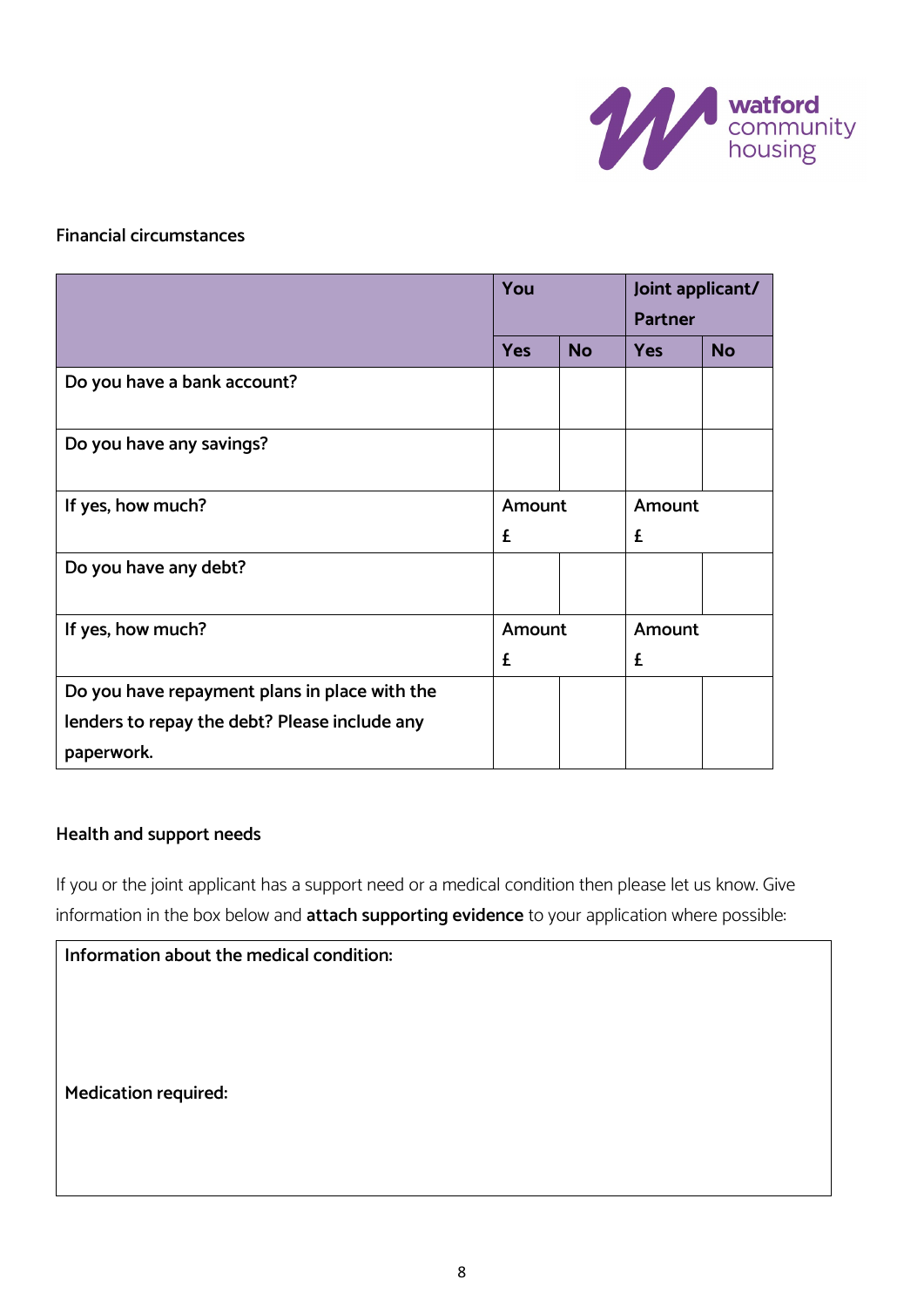

Are you currently supported by any of the following?

(Please tick all the boxes that apply to you or the joint applicant)

|                                    | You | Joint     | Member of |
|------------------------------------|-----|-----------|-----------|
|                                    |     | applicant | household |
| <b>Social Worker</b>               |     |           |           |
| <b>Occupational Therapist</b>      |     |           |           |
| <b>District Nurse</b>              |     |           |           |
| <b>Home Care</b>                   |     |           |           |
| Drug/Alcohol Worker                |     |           |           |
| <b>Resettlement/Support Worker</b> |     |           |           |
| Probation                          |     |           |           |
| <b>Community Psychiatric Nurse</b> |     |           |           |
| Other please state here:           |     |           |           |
|                                    |     |           |           |
|                                    |     |           |           |
|                                    |     |           |           |

| Preferred Language: please |  |
|----------------------------|--|
| tell us the language you   |  |
| prefer to speak            |  |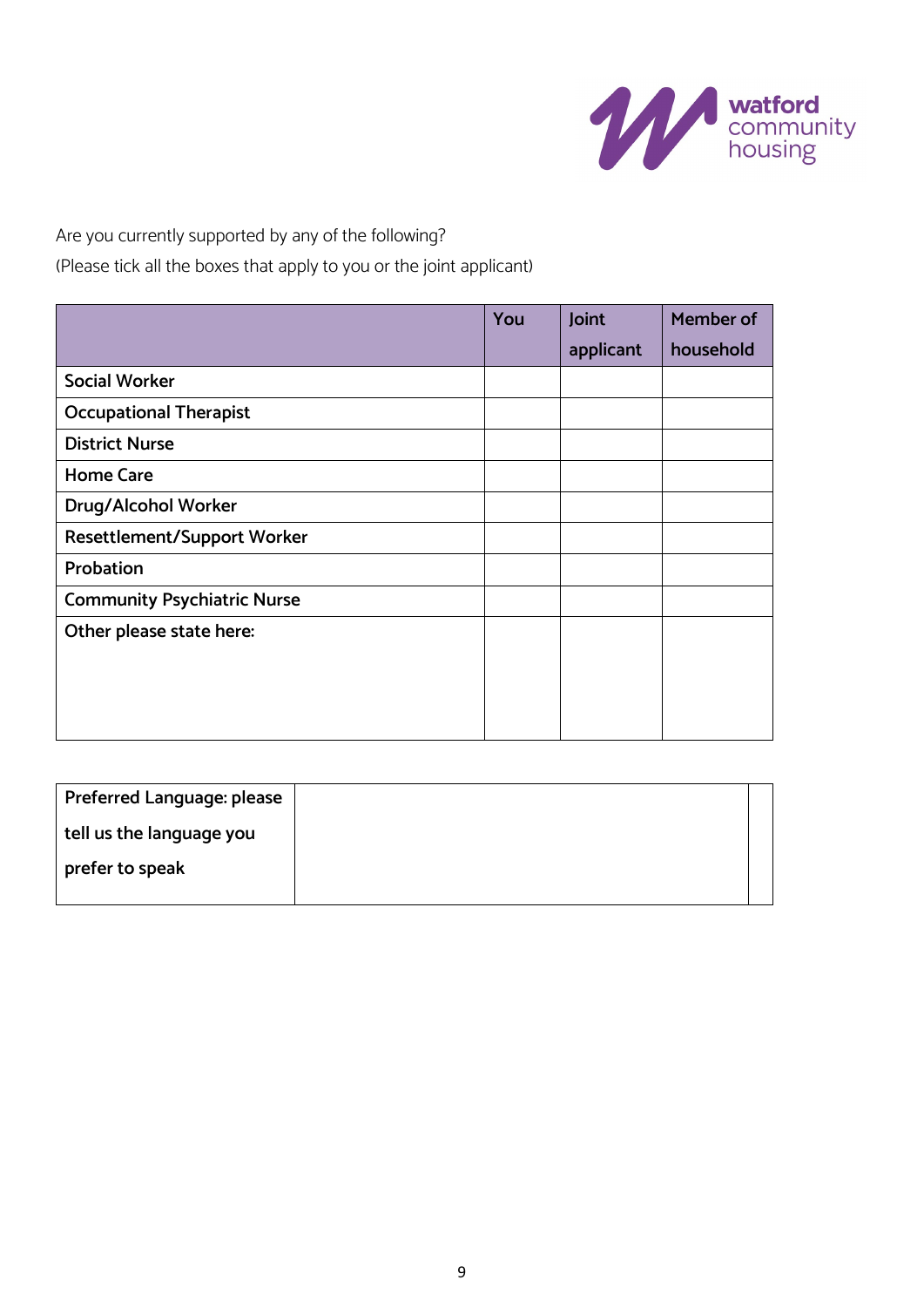

### **Risk assessment**

| Please tick if you or your partner/joint applicant have been involved                  | Yes | <b>No</b> |
|----------------------------------------------------------------------------------------|-----|-----------|
| with or have experience of the following:                                              |     |           |
| <b>Domestic violence</b>                                                               |     |           |
| Violence                                                                               |     |           |
| Aggressive/threatening behaviour                                                       |     |           |
| Substance misuse                                                                       |     |           |
| Suicide/self-harm                                                                      |     |           |
| <b>Fire risk</b>                                                                       |     |           |
| <b>Risk from others</b>                                                                |     |           |
| <b>Physical limitations</b>                                                            |     |           |
| <b>Offending history</b>                                                               |     |           |
| Sexually inappropriate behaviour                                                       |     |           |
| Non-compliance (e.g. with medication, care/support packages)                           |     |           |
| Destructive behaviour (e.g. breaking/hitting furniture/property etc.)                  |     |           |
| If you ticked yes for any of the above, please specify below and include all evidence: |     |           |
|                                                                                        |     |           |
|                                                                                        |     |           |
|                                                                                        |     |           |
|                                                                                        |     |           |
|                                                                                        |     |           |
|                                                                                        |     |           |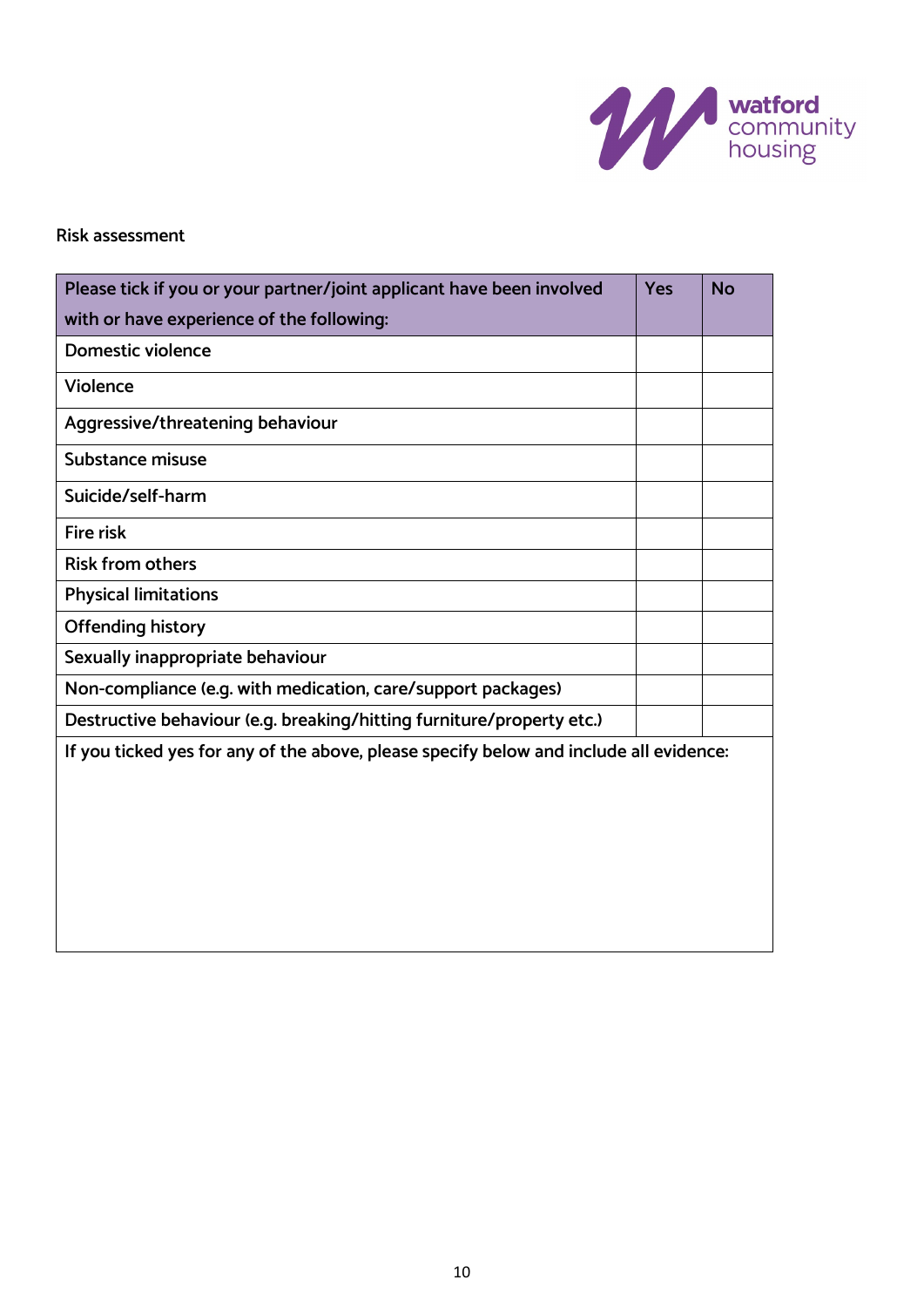

### **Declarations**

| <b>Criminal convictions</b>                                        |       |         | <b>Yes</b> | <b>No</b> |
|--------------------------------------------------------------------|-------|---------|------------|-----------|
| Have you or anyone who will be housed with you been convicted of a |       |         |            |           |
| criminal offence, other than those regarded as 'spent' under the   |       |         |            |           |
| 'Rehabilitation of Offenders Act 1974'?                            |       |         |            |           |
| If yes, please provide details below:                              |       |         |            |           |
|                                                                    |       |         |            |           |
|                                                                    |       |         |            |           |
|                                                                    |       |         |            |           |
| Please be aware a police check will be carried out                 |       |         |            |           |
| <b>Staff and Board members</b>                                     |       |         |            |           |
|                                                                    |       |         | <b>Yes</b> | <b>No</b> |
| Are you or anyone in your household a Watford Community Housing    |       |         |            |           |
| staff or Board member, or related to a staff or Board member?      |       |         |            |           |
| If yes, please provide details below:                              |       |         |            |           |
|                                                                    |       |         |            |           |
|                                                                    |       |         |            |           |
|                                                                    |       |         |            |           |
| Signed:                                                            | Date: | Signed: |            | Date:     |
|                                                                    |       |         |            |           |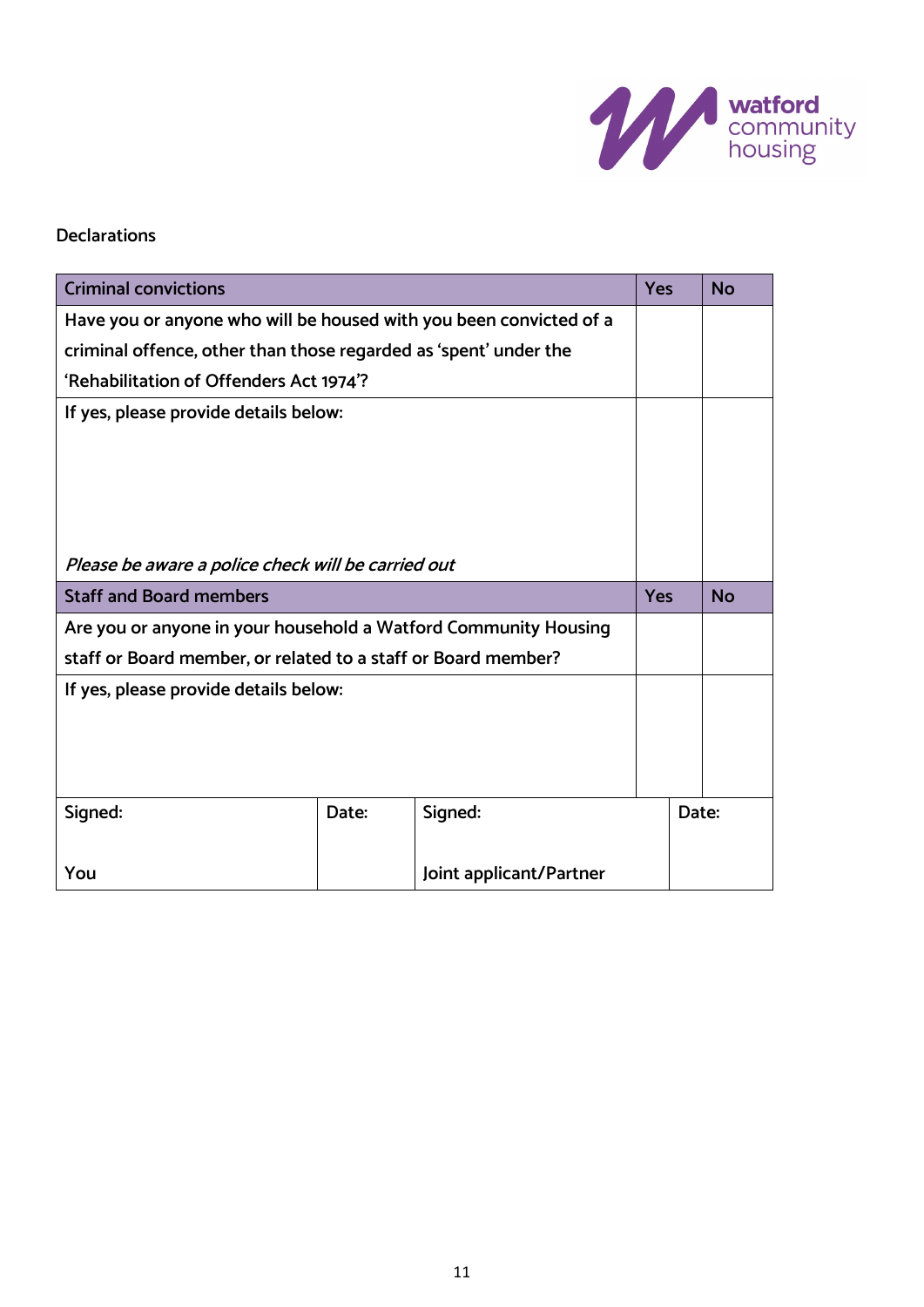

| When returning your form please enclose the following<br>information covering the last 12 months (where applicable): | <b>Enclosed</b> | N/A |  |  |
|----------------------------------------------------------------------------------------------------------------------|-----------------|-----|--|--|
| Risk assessment from support agency - this needs to be a full risk                                                   |                 |     |  |  |
| assessment.                                                                                                          |                 |     |  |  |
| Social/welfare/medical report/letter from health professional                                                        |                 |     |  |  |
| <b>Occupational Therapist report</b>                                                                                 |                 |     |  |  |
| Care/support plan                                                                                                    |                 |     |  |  |
| If you are completing this form for someone else please enter your contact details                                   |                 |     |  |  |
| below:                                                                                                               |                 |     |  |  |
| Name:                                                                                                                |                 |     |  |  |
| Organisation:                                                                                                        |                 |     |  |  |
| <b>Address:</b>                                                                                                      |                 |     |  |  |
| Tel No:<br>Email:                                                                                                    |                 |     |  |  |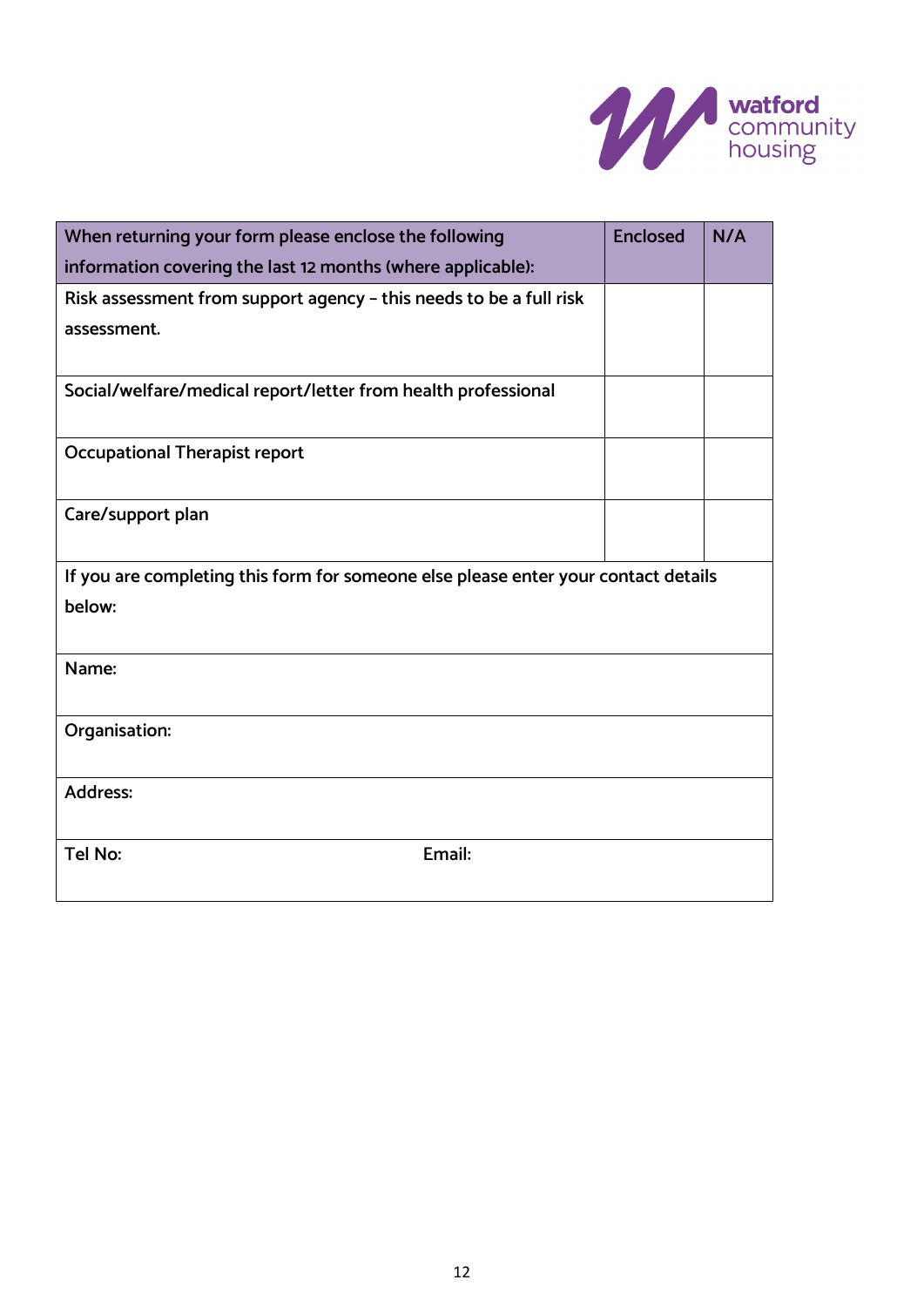

### **Statement of truth**

To the best of my knowledge and belief the information that has been provided on this form is true, complete and correct. I am aware that to give false or misleading information or to omit information for the purpose of obtaining housing may be regarded as a criminal offence and action could be taken against me, including prosecution.

I am also aware I should declare changes in the information provided on this form and that failure to do so may also be regarded as a criminal offence.

I agree to Watford Community Housing contacting the agencies involved in my support, where I have ticked above, to discuss any support I may need to sustain my tenancy and for them to provide my support plan/risk assessment.

I agree to Watford Community Housing completing a credit check in relation to my application for housing and to contacting previous landlords to obtain references.

### **Data protection**

We need the above information so that we can manage your tenancy, support you and household members appropriately, assess your accommodation needs, and improve and monitor our services. For more information about how we collect and use your information please refer to our 'Your Privacy Matters' booklet or contact us to request a copy.

| Signed: | Date: | Signed:                 | Date: |
|---------|-------|-------------------------|-------|
|         |       |                         |       |
|         |       |                         |       |
| You     |       | Joint applicant/Partner |       |